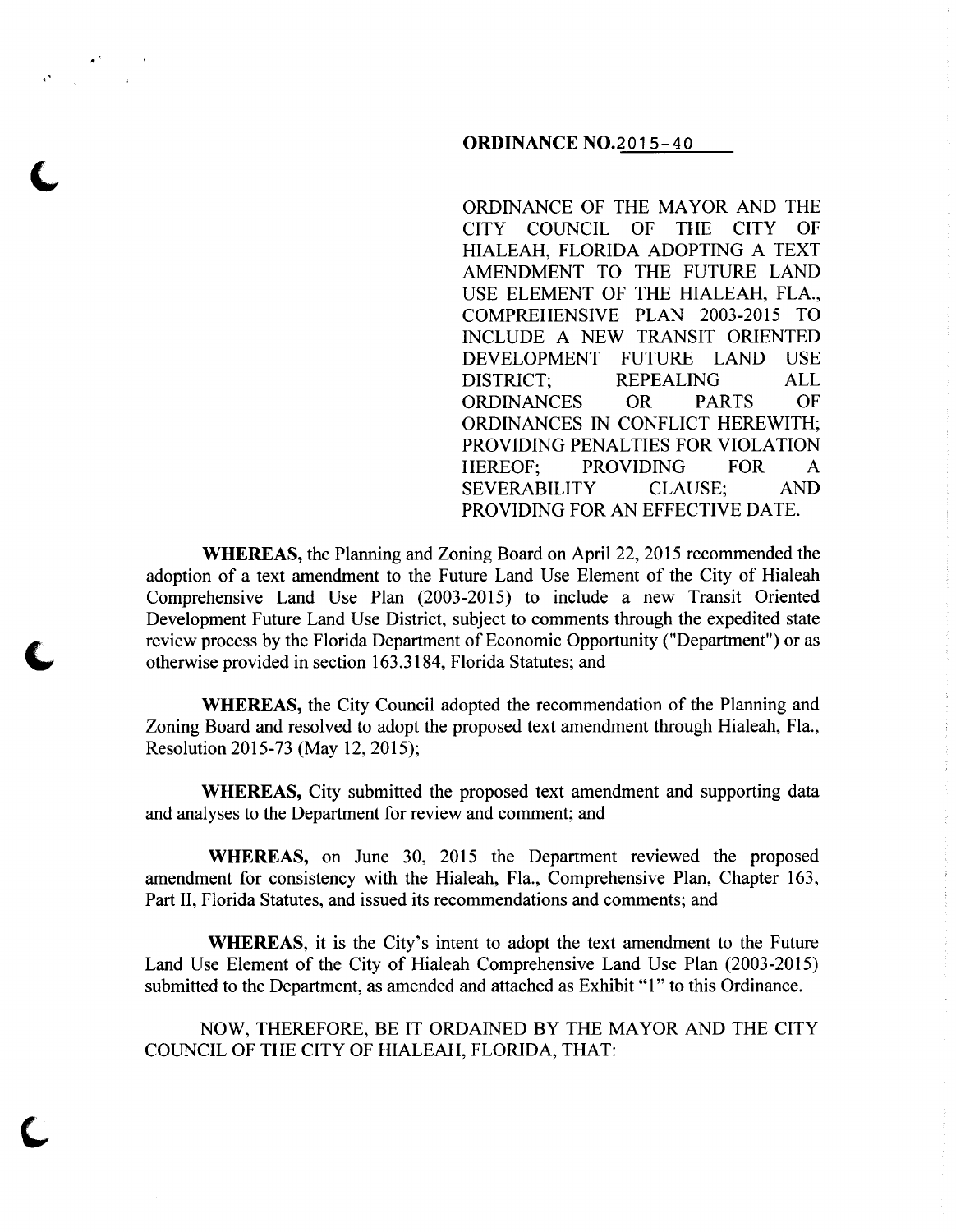**Section 1:**  The foregoing facts and recitations contained in the preamble to this ordinance are hereby adopted and incorporated by reference as if fully set forth herein.

**Section 2:** The Mayor and the City Council of the City of Hialeah, Florida hereby approves and adopts the text amendment to the Hialeah, Fla., Comprehensive Plan 2003-2015 amending the Future Land Use Element to include a new Transit Oriented Development Future Land Use District. The proposed text amendment, attached as Exhibit "1", is made a part hereof for all purposes, shall be on file in the Office of the City Clerk.

## **Section 3: Repeal of Ordinances in Conflict.**

All ordinances or parts of ordinances in conflict herewith are hereby repealed to the extent of such conflict.

#### **Section 4: Penalties.**

•'

,•

Any person, business, association, corporation, partnership or other legal entity who violates any of the provisions of this ordinance shall receive a civil penalty, up to a maximum of \$500.00, within the discretion of the court or administrative tribunal having jurisdiction. Each day that a violation continues shall constitute a separate violation.

#### **Section 5: Severability Clause.**

If any phrase, clause, sentence, paragraph or section of this ordinance shall be declared invalid or unconstitutional by the judgment or decree of a court of competent jurisdiction, such invalidity or unconstitutionality shall not affect any of the remaining phrases, clauses, sentences, paragraphs or sections of this ordinance.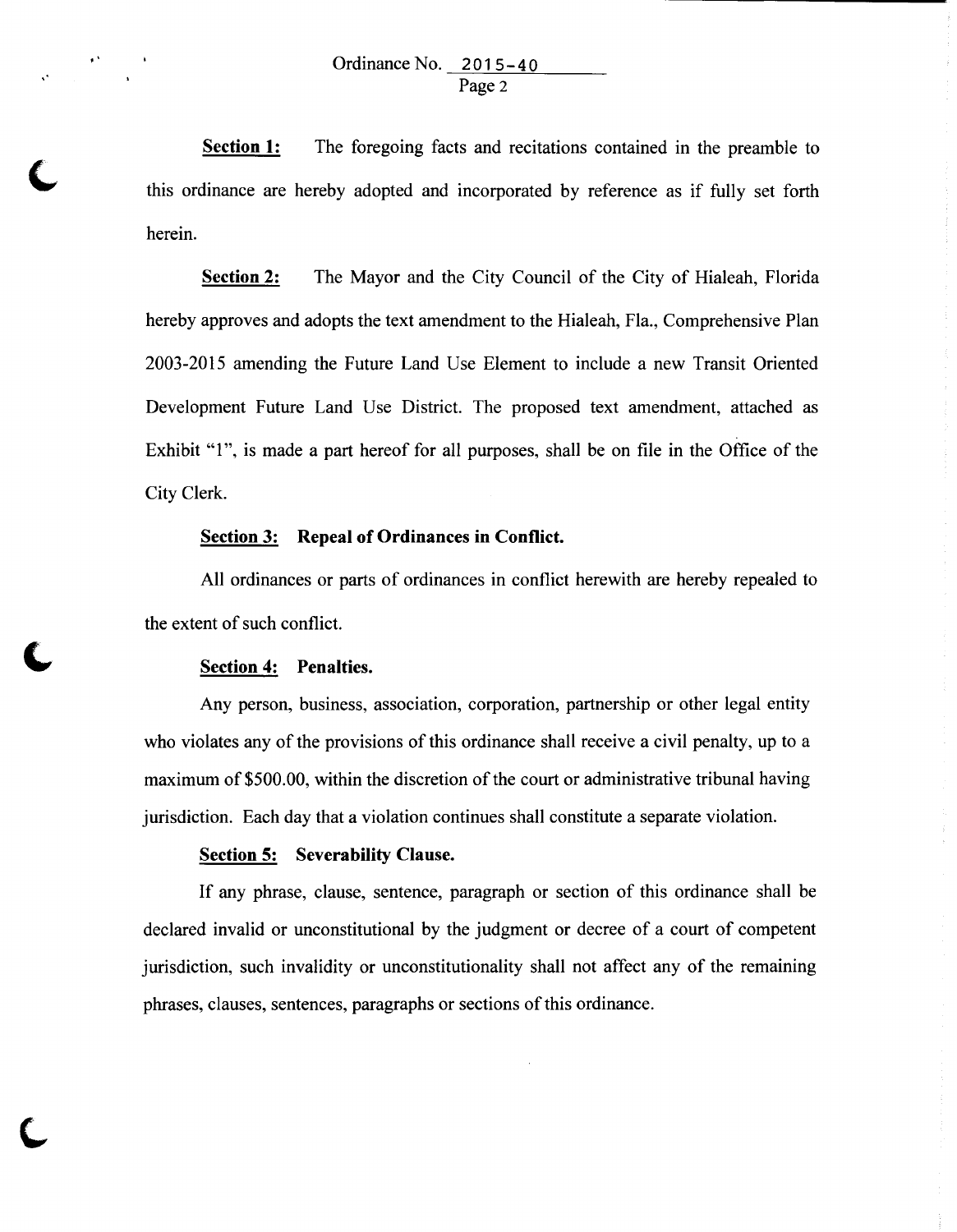# Section 6: Effective Date.

Pursuant to Florida Statutes  $$163.3184(3)(c)4$  the effective date of this plan amendment shall be thirty-one (31) days after the state land planning agency notifies the City that the plan amendment package is complete or if timely challenged, the date a final order is issued by the land planning agency or Administration Commission finding the amendment in compliance in accordance with section 163.3184, Florida Statutes, whichever occurs earlier.

|                               | PASSED and ADOPTED this 25 day of                                      |                                                                                                                                                                                | .2015. |
|-------------------------------|------------------------------------------------------------------------|--------------------------------------------------------------------------------------------------------------------------------------------------------------------------------|--------|
|                               |                                                                        | Isis Garcie-Nextinez<br>Council President                                                                                                                                      |        |
| Attest:                       |                                                                        | Approved on this $28$ day of $\overrightarrow{avgst}$                                                                                                                          | 2015.  |
| Marbelys Fatjo, City Clerk    |                                                                        | Mayor Carlos Hernandez                                                                                                                                                         |        |
|                               | Approved as to form and legal sufficiency:                             |                                                                                                                                                                                |        |
| Lorena E. Brivo/City Attorney | S:\DDP\LEGISIATURE\ORDINANCES 2015\textamendmentlanduseelementTOD.docx | Ordinance was adopted by a (7-0) unanimous vote with<br>Councilmembers, Caragol, Cásals-Muñoz, Cue-Fuente,<br>Garcia-Martinez, Gonzalez, Hernandez and Lozano<br>voting "Yes". |        |
|                               |                                                                        | THE FOREGOING ORDINANCE<br>OF THE CITY OF HIALEAH WAS<br>PUBLISHED IN ACCORDANCE<br>WITH THE PROVISIONS OF                                                                     |        |

FLORIDA STATUTE 166.041 PRIOR TO FINAL READING.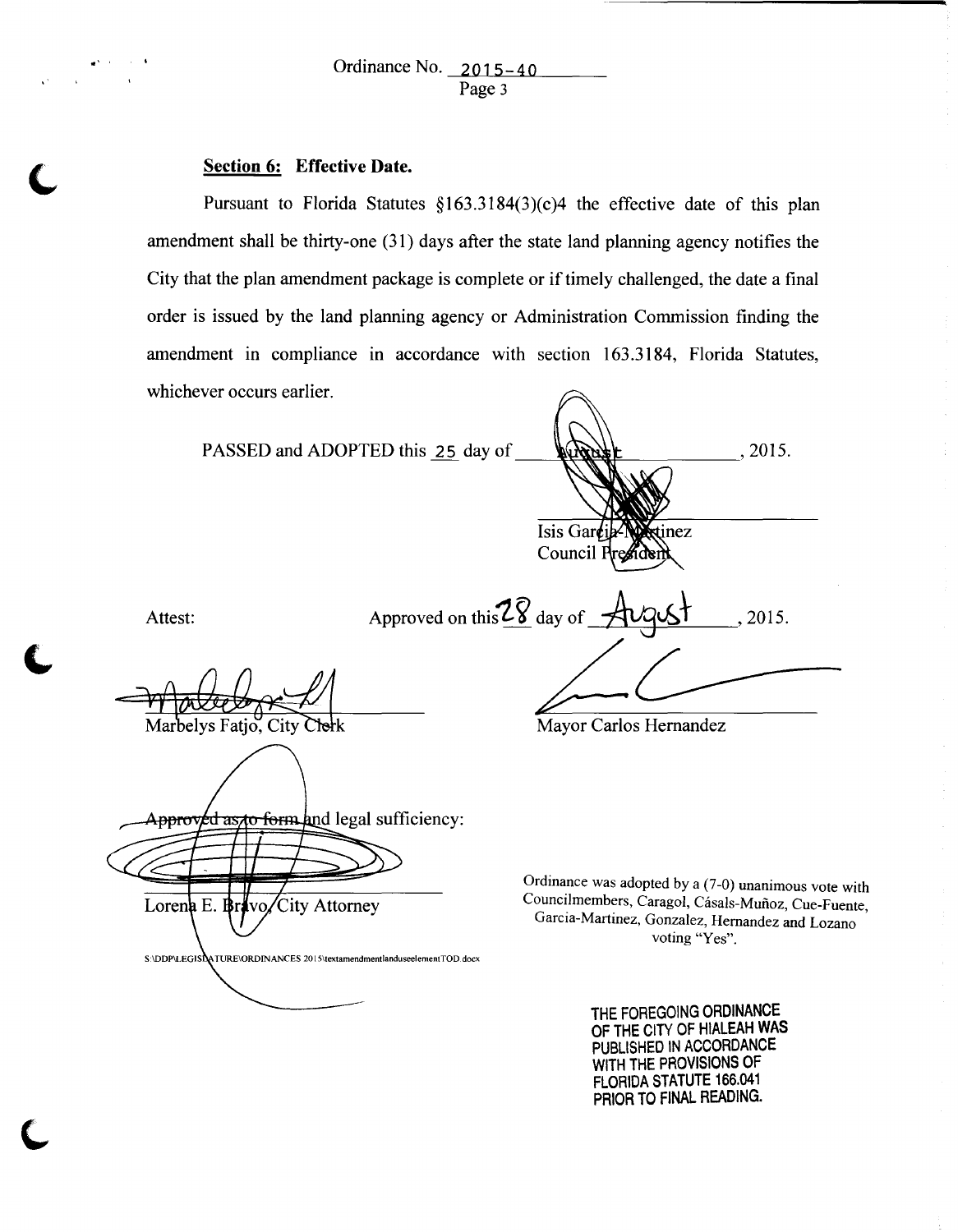|                      | <b>EXHIBIT</b> |  |
|----------------------|----------------|--|
| tabbles <sup>-</sup> |                |  |
|                      |                |  |

# APPLICATION Nº 1 CITY OF HIALEAH COMPREHENSIVE PLAN FUTURE LAND USE ELEMENT AMENDMENT

1. Amend Policy 1.1.1, *Land Use Categories*, of the Future Land Use Element as follows:

•'

 $\mathbf{r}$ 

Policy 1.1.1: Land Use Categories. The City shall maintain regulations for land use categories and a Future Land Use Map to ensure the coordination of future land uses with existing and adjacent land uses. The adopted Future Land Use Map shall contain and identify appropriate locations for the following land uses categories, as defined in the data and analysis for this element.

| <b>LAND USE</b><br><b>CATEGORIES</b>                                                                         | <b>INTENSITY STANDARDS*</b>                                                                                                                                                                                                                                                                                                                                                                                                                                                                                                                                                                     |                                                                                                                                                                                                                                                                  |  |
|--------------------------------------------------------------------------------------------------------------|-------------------------------------------------------------------------------------------------------------------------------------------------------------------------------------------------------------------------------------------------------------------------------------------------------------------------------------------------------------------------------------------------------------------------------------------------------------------------------------------------------------------------------------------------------------------------------------------------|------------------------------------------------------------------------------------------------------------------------------------------------------------------------------------------------------------------------------------------------------------------|--|
| Low Density<br>Residential                                                                                   | Up to 12 dwelling units/net acre.                                                                                                                                                                                                                                                                                                                                                                                                                                                                                                                                                               |                                                                                                                                                                                                                                                                  |  |
| <b>Medium Density</b><br>Residential                                                                         | Up to 24 dwelling units/net acre.                                                                                                                                                                                                                                                                                                                                                                                                                                                                                                                                                               |                                                                                                                                                                                                                                                                  |  |
| <b>High Density</b><br>Residential                                                                           | From 25 to 32 dwelling units/net acre.<br>Up to 40 dwelling units/net acre with incentives.<br>Up to 70 dwelling units/net acre with incentives in the Neighborhood Business District,<br>vertical mixed-use required.                                                                                                                                                                                                                                                                                                                                                                          |                                                                                                                                                                                                                                                                  |  |
| Low-Medium<br><b>Density Residential</b>                                                                     | From 5 to 9 dwelling units/gross acre                                                                                                                                                                                                                                                                                                                                                                                                                                                                                                                                                           |                                                                                                                                                                                                                                                                  |  |
| Commercial                                                                                                   | 1,000 sf minimum floor area for retail commercial use in the Restricted Retail<br>Commercial and Liberal Retail Commercial zoning districts, with a maximum floor area<br>ratio (F.A.R.) of 3.9.<br>Vertical Mixed-Use allowed under the Neighborhood Business District. Minimum 10 to<br>20 % retail or office required.<br>Pursuant to the land development regulations, variables such as parking and landscape<br>requirements may reduce the maximum F.A.R. achievable on a specific parcel.<br>No minimum floor area, 850 sf maximum floor area in the C-4 Commercial Zoning<br>District. |                                                                                                                                                                                                                                                                  |  |
| Downtown Mixed Use<br><b>District Range</b><br>60 to 70% Residential<br>20 to 25% Office<br>10 to 15% Retail | <b>Commercial Residential</b>                                                                                                                                                                                                                                                                                                                                                                                                                                                                                                                                                                   | From 32 to 40 dwelling units/net acre with<br>incentives.<br>45% maximum lot coverage.<br>45 feet maximum height.<br>Maximum F.A.R. of 1.8.<br>Commercial uses only permitted at ground<br>floor.                                                                |  |
|                                                                                                              | <b>Central Business District</b>                                                                                                                                                                                                                                                                                                                                                                                                                                                                                                                                                                | From 32 to 40 dwelling units/net acre with incentives.<br>Maximum F.A.R. of 9.0.<br>100% maximum lot coverage.<br>90 feet maximum height.<br>Commercial uses permitted up to the 4 <sup>th</sup> floor. Above 4 <sup>th</sup><br>floor only residential allowed. |  |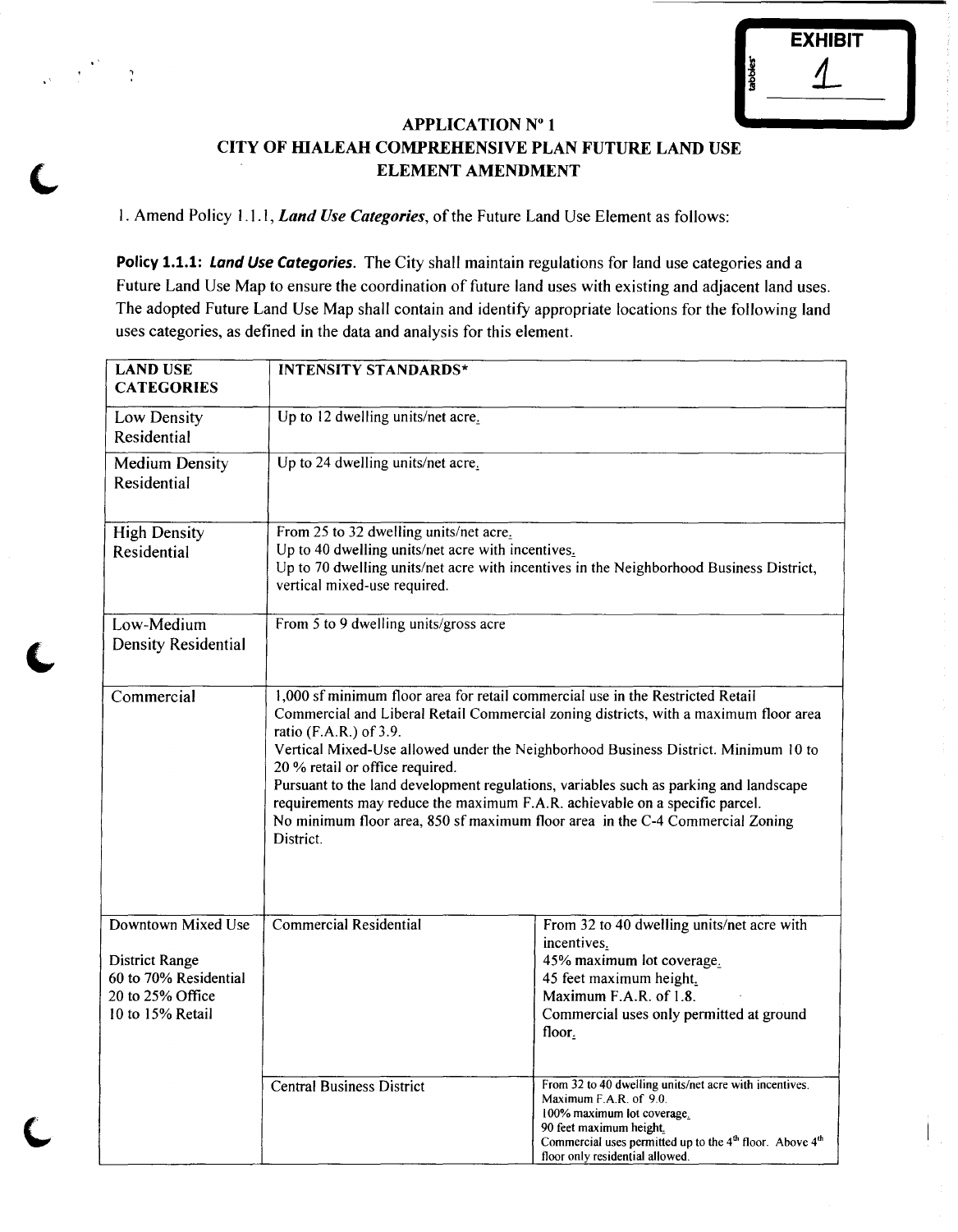| Residential Office District -                     | <b>Residential Office</b>                                                                            | 7,500 sf minimum lot area.                                                                                                                                                              |  |  |
|---------------------------------------------------|------------------------------------------------------------------------------------------------------|-----------------------------------------------------------------------------------------------------------------------------------------------------------------------------------------|--|--|
| Mixed Use                                         |                                                                                                      | 1,000 sf minimum building floor area.                                                                                                                                                   |  |  |
|                                                   |                                                                                                      | 35 maximum height.                                                                                                                                                                      |  |  |
| (Intended to buffer residential                   |                                                                                                      | Maximum lot coverage 35%.                                                                                                                                                               |  |  |
| districts from major roadways                     |                                                                                                      | Maximum F.A.R. of 1.05.                                                                                                                                                                 |  |  |
| or more intensive commercial                      |                                                                                                      | Professional services (no more than 2 occupational                                                                                                                                      |  |  |
| uses)                                             |                                                                                                      | licenses) within a building that may also be used as                                                                                                                                    |  |  |
|                                                   |                                                                                                      | a residence.                                                                                                                                                                            |  |  |
|                                                   |                                                                                                      |                                                                                                                                                                                         |  |  |
|                                                   |                                                                                                      |                                                                                                                                                                                         |  |  |
|                                                   |                                                                                                      |                                                                                                                                                                                         |  |  |
| Neighborhood Business                             | Vertical mixed-use required.                                                                         |                                                                                                                                                                                         |  |  |
| District-Mixed Use                                | From 32 to 70 units/ net acre with incentives.                                                       |                                                                                                                                                                                         |  |  |
| Minimum 10 to 20 % Retail                         | Maximum height from 55 to 95 feet with incentives.<br>Maximum F.A.R of 9.5.                          |                                                                                                                                                                                         |  |  |
| or Office required                                | First floor commercial use required.                                                                 |                                                                                                                                                                                         |  |  |
|                                                   |                                                                                                      |                                                                                                                                                                                         |  |  |
| (Intended to redevelop major                      |                                                                                                      |                                                                                                                                                                                         |  |  |
| city corridors and activity                       |                                                                                                      |                                                                                                                                                                                         |  |  |
| nodes)                                            |                                                                                                      |                                                                                                                                                                                         |  |  |
|                                                   |                                                                                                      |                                                                                                                                                                                         |  |  |
| <b>Transit Oriented</b>                           |                                                                                                      | Vertical and horizontal mixed use development consisting of residential,                                                                                                                |  |  |
| <b>Development District</b>                       |                                                                                                      | commercial, entertainment, design, creative and/or technology uses.                                                                                                                     |  |  |
|                                                   | Minimum of 25 units/gross acre                                                                       |                                                                                                                                                                                         |  |  |
| (Intended to promote and                          | Maximum of 125 units/gross acre with incentives                                                      |                                                                                                                                                                                         |  |  |
| encourage mobility and<br>connectivity within the | Minimum Height of four (4) stories<br>Maximum height of 15 stories with incentives                   |                                                                                                                                                                                         |  |  |
| district as well as to and from                   | Maximum F.A.R of 3.0 with incentives                                                                 |                                                                                                                                                                                         |  |  |
| transit stations for                              |                                                                                                      |                                                                                                                                                                                         |  |  |
| pedestrians, bicycles and                         |                                                                                                      |                                                                                                                                                                                         |  |  |
| automobiles-Restricted to                         | As an initial implementation step, the City shall, within one year of the adoption of                |                                                                                                                                                                                         |  |  |
| locations within a half-mile of                   | these amendments to the Comprehensive Plan, develop and adopt land                                   |                                                                                                                                                                                         |  |  |
| Tri-Rail stations in the City of                  | development regulations to implement Transit Oriented Development for                                |                                                                                                                                                                                         |  |  |
| Hialeah)                                          | redevelopment of previously developed land as well as vacant lands, previously                       |                                                                                                                                                                                         |  |  |
|                                                   | undeveloped land.                                                                                    |                                                                                                                                                                                         |  |  |
|                                                   | The land development regulations shall require approval of any proposed                              |                                                                                                                                                                                         |  |  |
|                                                   |                                                                                                      |                                                                                                                                                                                         |  |  |
|                                                   | development by the City Council after review and recommendation by the Planning<br>and Zoning Board. |                                                                                                                                                                                         |  |  |
|                                                   |                                                                                                      |                                                                                                                                                                                         |  |  |
| Industrial                                        |                                                                                                      | Light industrial may be adjacent to urban scale development and uses only if it is                                                                                                      |  |  |
|                                                   |                                                                                                      | conveniently buffered and compatible with the adjacent neighborhood. No                                                                                                                 |  |  |
|                                                   |                                                                                                      | minimum floor area, maximum building area is limited by the parking                                                                                                                     |  |  |
|                                                   | requirements for different light industrial uses.                                                    |                                                                                                                                                                                         |  |  |
|                                                   |                                                                                                      | Heavy industrial shall be located in Industrial parks. Ten (10) acres, is the                                                                                                           |  |  |
|                                                   |                                                                                                      | minimum area required for the industrial park designation, and the minimum                                                                                                              |  |  |
|                                                   | building site for industrial park buildings is 30,000 sf,                                            |                                                                                                                                                                                         |  |  |
|                                                   |                                                                                                      | There is a maximum F.A.R. of -1.5 and maximum F.A.R average of 0.45 for the<br>area bounded by NW 154 <sup>th</sup> St. to the south, NW 97 <sup>th</sup> Ave to the east, and the HEFT |  |  |
|                                                   | to the northwest.                                                                                    |                                                                                                                                                                                         |  |  |
| <b>Commercial Recreation</b>                      |                                                                                                      | Commercial zoning district with an associated recreational component offering                                                                                                           |  |  |
| (Pre-planned exception use)                       |                                                                                                      | entertainment for a fee. This designation is only applicable to the Hialeah                                                                                                             |  |  |
|                                                   |                                                                                                      | Racetrack site A maximum F.A.R. is not applicable, as this designation is only                                                                                                          |  |  |
|                                                   |                                                                                                      | applicable to the Hialeah Racetrack site, and development or redevelopment of this                                                                                                      |  |  |
|                                                   |                                                                                                      | site shall only occur in accordance with approved and adopted plans.                                                                                                                    |  |  |
| Major Institutions Includes                       | Compatible with adjacent neighborhood.                                                               |                                                                                                                                                                                         |  |  |
| governmental, educational,                        | 40 dwelling units/gross acre for government managed or funded affordable                             |                                                                                                                                                                                         |  |  |
| religious institutions, fraternal                 | housing. Maximum F.A.R. of 9.0.                                                                      |                                                                                                                                                                                         |  |  |
| organizations, and Hospitals)                     |                                                                                                      |                                                                                                                                                                                         |  |  |
| Recreation and Open Space**                       |                                                                                                      | Conveniently buffered and compatible with adjacent neighborhoods.                                                                                                                       |  |  |

 $\frac{1}{2} \left( \frac{1}{2} \right)^2 = \frac{1}{2} \left( \frac{1}{2} \right)^2$ 

 $\overline{\mathbf{C}}$ 

 $\bigcup$ 

 $\mathbf C$ 

 $\hat{\mathcal{L}}$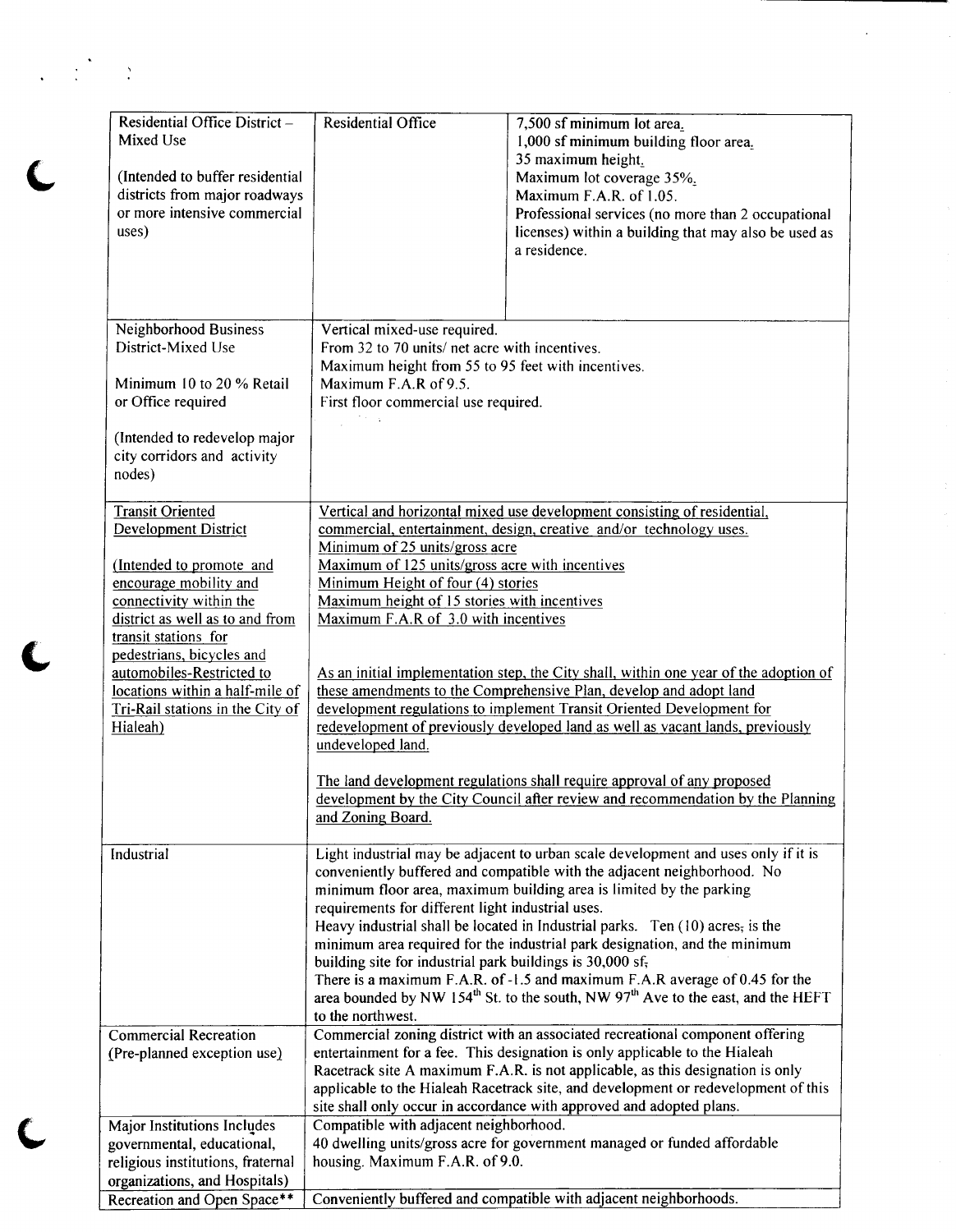\* Refer to the Code of Ordinances, City of Hialeah, Florida, Chapter 98-Zoning, for sub-classifications and detailed description of permitted uses.

\*\*Refer to Recreation and Open Space Element (page X-3) for number of residents served per park.

### 2. Add a new Goal 4, and policies there under, to the Future Land Use Element as follows:

 $\frac{1}{2}$ 

GOAL 4: *Transit Stations Redevelopment.* The Transit Oriented Development District (TOO) is intended for development which enhances and improves mobility and promotes the efficient use of infrastructure and services through the use of innovative design and development techniques. The City of Hialeah seeks to enhance the area adjacent to its two existing Tri-Rail stations through land use and zoning regulations and redevelopment incentives that promote mobility, connectivity more intense and efficient use of land through not only increased densities, but also height and intensity standards for buildings. The uses and development standards, to be implemented by land use and zoning regulations, shall be intended to create a more intense built-up environment through vertical and horizontal mixeduses that encourage a complete community including a safe and pedestrian environment supported by public transit.

Transit Oriented Development areas shall be designed so as to create vibrant areas, promote convenience, reduce travel distance, and conserve energy. To achieve these objectives, the City's land development regulations shall include standards encouraging mixed-use development, multi-modal public transit facilities, pedestrian-oriented amenities, shared parking, high quality building and site design, and other features that foster livability, sustainability, community identity, and civic pride.

Objective 4.1: *Transit Oriented Development (TOD).* The City will designate Transit Oriented Development districts through Future Land Use map changes.

Policy 4.1.1: *Location*. The geographic area of the Transit Oriented Development (TOD) districts should be determined based upon proximity to the two existing Tri-Rail Stations: Market Station and Metrorail Transfer Station. The designated areas should be within a half-mile-radius from each of the stations. The areas of this TOO land use designation may be minimally modified, through specific development approvals, to address the existing street network and ownership boundaries in effect at the time of the adoption of this amendment.

Objective 4.2: *Station Area regulations.* The City will implement land development and zomng regulations, for the Transit Oriented Development (TOO) districts in order to guide redevelopment and to provide incentives for buildings that promote mobility, connectivity and encourage transit ridership. Land development regulations to implement transit oriented development shall specifically take into account citywide needs for the various types and amounts of uses to be permitted. Implementing land development regulations shall also require proposed development projects within TOO areas to provide the City with a proposed phasing plan for construction of the proposed development; and how the proposed development is intended to implement and support the development of the overall TOO areas.

Policy 4.2.1: *Mixed Uses.* Through the enactment of creative and flexible land development regulations, permit a variety of integrated mixed-uses, including both residential and non-residential components compatible with surrounding uses.